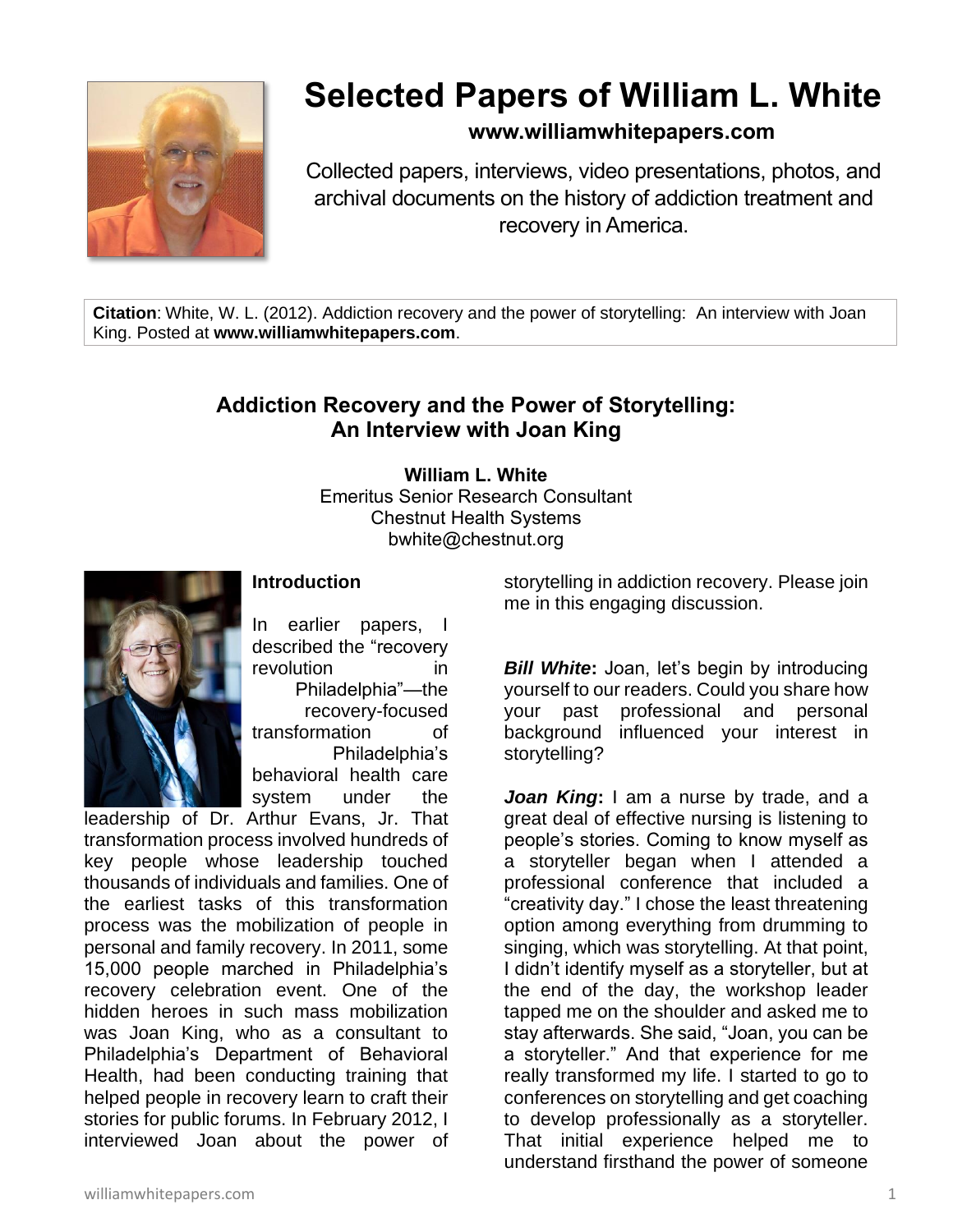recognizing your story and literally tapping you on the shoulder and saying, "You can do this." Many people who live with behavioral health challenges have not had people in their lives tap them on the shoulder and say, "You have something of great value—your story—that could help a lot of people."

*Bill White***:** Part of the background of your involvement in storytelling training was your involvement in the larger recovery transformation process in Philadelphia. Could you describe the larger work you were involved in in Philadelphia?

*Joan King***:** Yeah. I started work in Philadelphia in May of 2005—just a few months into their transformation process. I was originally brought in to facilitate the Recovery Advisory Committee, which was a cross systems group of stakeholders charged with guiding the transformation process. From that initial role, I branched out to help with a wide variety of projects related to the transformation process, including the Peer Specialist Initiative, the Day Transformation Initiative, and the Storytelling Initiative.

*Bill White***:** So tell me the story of your storytelling training.

*Joan King***:** Before Philadelphia, I worked in Montgomery County in 2004 to support their recovery transformation activities. One of the first things they did was develop a curriculum to train residential staff and the people living in residences together at the same venue on the same topic.

As we were putting together that curriculum, my colleague looked at me and said, "Wait a minute. You're a storyteller. Why don't we put together training on telling recovery stories?" I had never thought about that, but here was an opportunity to meld my two loves: working with recovery organizations and telling stories. So, I developed this very simple little training, and we started to do it in Montgomery County. It was one of those experiences that many of us have had in our lives where you just put something together that seems simple to you

and all of a sudden, you see lights come on in peoples' eyes as they respond to it—in this case with the realization that they had a story.

So I came in to Philadelphia with that background and with my own personal transformation well under way from hearing so many recovery stories. Early on in the transformation process, Dr. Arthur Evans and other leaders in Philadelphia decided that they would offer what they called the Recovery Foundations Training to anyone in the system, and we rolled it out. We wanted to have a panel of people in recovery at the end of the first day's training, but we very quickly realized two things: First, as a system, we didn't really know very many people in recovery. Second, those we did know were a small number of people who always showed up—the professional recovery advocates. We knew there had to be many, many, many thousands more people out there who had not yet been mobilized. We also realized another thing. To tell their stories in public and professional settings, people needed the opportunity to prepare ahead of time for what could be a potentially intimidating experience.

So one day, Dr. Ijeoma Achara, who was the Director of Strategic Planning for Philadelphia's Department of Behavioral Health, and I were sitting in her office pondering this problem. She said, "what about that storytelling training you told me about?" I said, "I'd be willing to try it if you think it might help." We both got really excited about how this might activate the voices of people in recovery. We decided to start offering these trainings and to use them to prepare people to present their stories at the Recovery Foundation Training.

The trainings began in the summer of 2005 with 25 people per training, and through word of mouth, they were full almost immediately. When people heard that the city was really serious about listening to the voices of people in recovery, the response was more than we could have ever anticipated.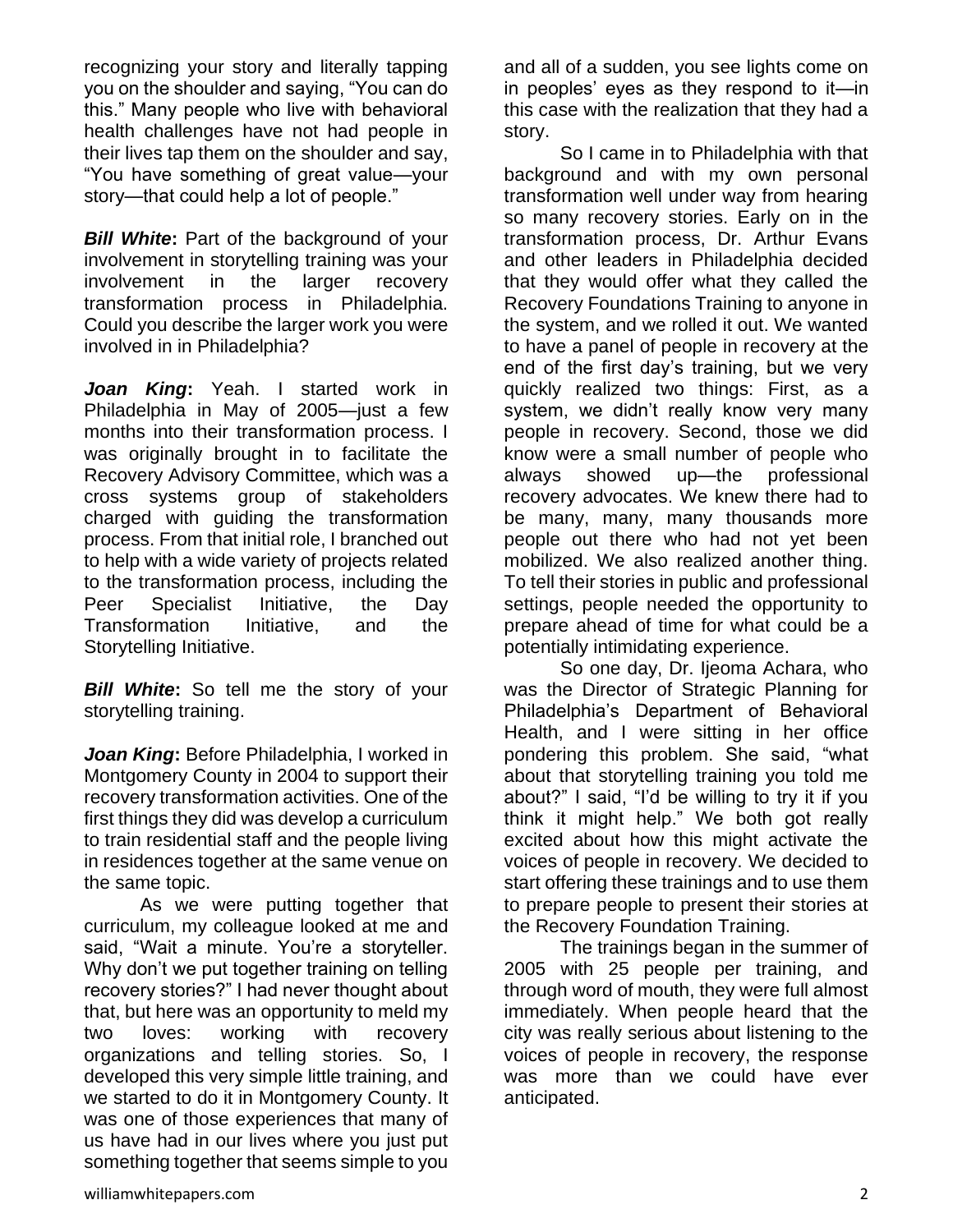*Bill White:* How many people have gone through the storytelling training in Philadelphia?

*Joan King***:** More than 1,000 people have gone through the training to date.

*Bill White***:** One thousand people, that's remarkable. Is there an over-arching philosophy about storytelling that influenced the design of the training?

*Joan King***:** I basically brought to the storytelling training some deeply held beliefs about storytelling, many of which I gained from the storytelling world and particularly from my storytelling coach, Doug Lipman.

Everyone has stories to tell. Your story is your story, and it isn't up to anyone to say what your story is or what your story isn't. Each person must create a venue and develop skills and a voice in telling his or her own story. I bring a real trust to the story. People ask me, "Aren't you worried that people will become upset talking about their trauma?" I do think that is a concern, but when you set up a safe space where stories can be told and you specifically ask people to focus primarily on their recovery story, it changes the story and the identity from a pathology story to a resilience and recovery story. Are there tears? Always, because people are sharing real stories with an open heart. But only rarely does someone come to a place where they need space and support outside of the training. We always have someone who can provide that support, but have almost never needed it. I have developed a great trust that stories will emerge as they're meant to emerge: people share what they're okay with sharing and find the experience empowering.

Telling a story is different than being in therapy. It's different than what people share in a clinical assessment. Stories themselves have an innate power to heal. And the telling of them changes everyone who's touched by the story, both the person who's telling the story and the listener. There is this wonderful Henry Nouwen quote: "One of the remarkable qualities of the story is that it creates space. We can dwell in a story,

walk around, find our own place. The story confronts but does not oppress; the story inspires but does not manipulate. The story invites us to an encounter, a dialog, a mutual sharing." It's almost like the story creates a room that we can all enter and explore. That happens when you trust the story.

*Bill White***:** You've also made reference to a storytelling creed. Could you describe what that is?

*Joan King***:** That is a statement by Robert Fulghum that reads:

*I believe that imagination is stronger than knowledge, That myth is more potent than history, That dreams are more powerful than facts, That hope always triumphs over experience, That laughter is the only cure for grief, And I believe that love is stronger than death.* 

These passages capture the power of constructing and telling one's own story.

*Bill White***:** This power seems particularly applicable to the experience of recovery.

*Joan King***:** There are a lot of people in 12- Step recovery who have witnessed the power of story, but even they may not recognize the power of their story beyond the addiction recovery experience and the differences in presenting one's story within a 12-Step fellowship and presenting it publicly. There are universal themes in peoples' recovery stories that speak to us as a society in general—themes of hope, imagination, finding a way out of darkness. Once spoken in the form of a story, they take on this power that changes everyone in the room, no matter the nature of their challenges. Telling stories connects us to our own imagination, helps us see possibilities about ourselves and helps connect us to our own hope. Stories light up people's eyes. I can walk around the room when people are in storytelling dyads, and I can just see lights coming on in peoples' eyes as connections are being made.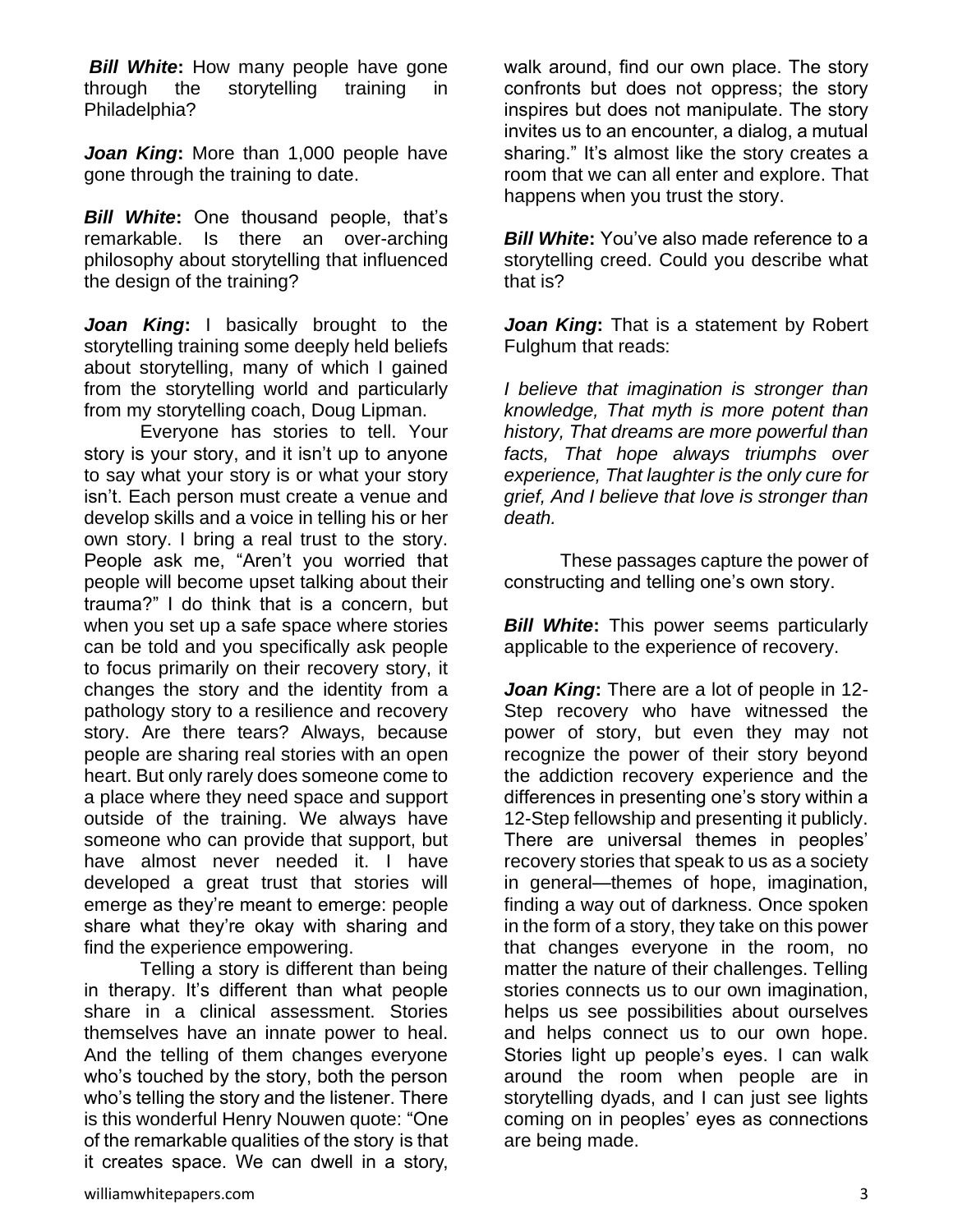Part of the devastation of addictions, mental illness, trauma, living with community violence, or living with a physical illness is that we lose connection with ourselves and our own story and we lose connection with others. When we lose that connection to our own story, it's like we are lost in space. And when we can re-connect this current experience through "re-finding" our story, to find again who we have been and who we want to be, it's a deep experience of healing. When you begin to step outside of yourself and look at your life as a story and tell your life as a story, it helps you re-connect, backwards and forwards, in ways that enhance your ability to live fully in the present.

*Bill White***:** Could you describe the design of the training that elicits what you've just described.

*Joan King***:** The trainings usually range from 3 hours to a full day. They start with a discussion about recovery and eliciting from the group what their understanding of recovery is. In Philadelphia, I use the recovery definition developed by the Recovery Advisory Committee as a start; when I'm in other places, I pick pieces of recovery definitions from different systems. I try to frame recovery as a universal experience while suggesting that there are specific experiences in recovery and specific skills that you might need depending on the particular recovery process you're in. It's like walking into a room through different doors, but once there, we can learn from each other. That's really what we do in the training process.

I open with two points: 1) Whatever you bring today is exactly what we need to have in the room. 2) The people who are here are exactly who's needed, and we're all going to learn something today. I go around the room and have them introduce themselves, and I ask them to tell me one thing they want to get out of the training today.

The training involves some of the basic skills of storytelling and the characteristics of a good story—story

themes, place, characters, action, its overall structure—beginning, middle, and end, and its ability to help us see things from a different perspective. I give people a basic structure for how they can think about their story today and then we deal with three very practical questions: 1) how can I convey my story in a brief enough form that people will want to listen to it, 2) how can I tell my recovery story, not my "war stories," and 3) how do I decide what to tell and what not to tell?

The training provides a very simple structure: a beginning, middle, and an end with the beginning done as briefly as possible. I want trainees to be able to tell in 3 or 4 sentences the before recovery story. I try to get across the point that you can convey the hard times in a very short and succinct opening, with a focus on what began and continued the recovery story. What were your sources of courage and strength? Who helped you? Who got in your way? And then ending with your hopes and dreams. The middle is where the real action is.

I give them the freedom to use that structure or not to use it. The training also provides ground rules for story-listening the art of listening without speaking. Even if the other person stops talking, your job is to hold the space. It is a very different listening experience than most people have experienced before, and it is part of the power of the training. I have often had people tell me weeks or months after the training that they now use this kind of listening in their close relationships.

We do a "Simple Story Swap." Each person gets a set time (usually 3 or 5 minutes) to share their story and then to listen to another's story. These are followed by what Doug Lipman calls "appreciations" opportunities for the listeners to reflect back to the storyteller what they most appreciated about his or her story. It is as simple as it is powerful. And then we do a large group process. What was that like to tell your story? What was it like to listen? What did you learn about your story? We also give people practice in presenting their story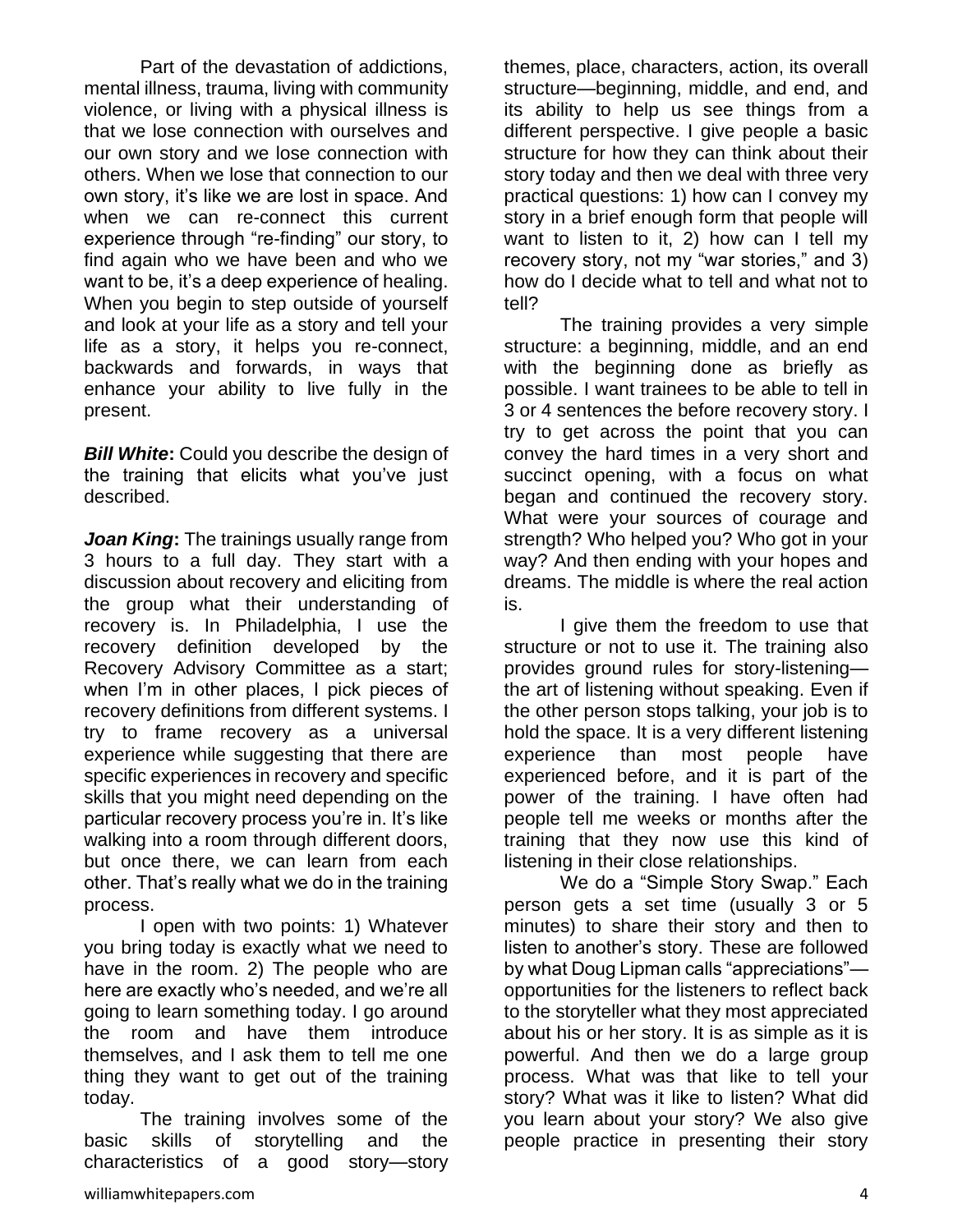outside the dyads to the larger group and compare these experiences.

There is a basic structure of this training—a schedule and PowerPoints and all that, but the structure is a loose one that can change from group to group. And somewhere in there, I talk about the piece you wrote on recovery as a heroic journey (see

[http://www.williamwhitepapers.com/pr/2002](http://www.williamwhitepapers.com/pr/2002RecoveryasaHeroicJourney.pdf) [RecoveryasaHeroicJourney.pdf\)](http://www.williamwhitepapers.com/pr/2002RecoveryasaHeroicJourney.pdf). While initially people are uncomfortable thinking about themselves as heroes or heroines, working at their story this way opens up new possibilities and new understandings of their story. I especially encourage people with lots of experience telling their story in recovery support meetings to try out this new way of starting their story, to play with it and see what happens. I invite them to start with "Once upon a time, there was a hero or a heroine who set out on a journey," and it's amazing what happens. How challenging it is for people—particularly people who have faced great social stigma—to think of themselves in that way.

I've also started using slides of places in the world that are important to me to evoke movement beyond this present moment in time. I didn't do that early on. That's something I've added recently. Partly because I want people to understand sort of the universal nature of stories and that they can take place at any place in time. I try to use that to stimulate the visual centers of people.

I want to very intentionally create a community in the room. So I share a little bit about myself, about my own experience, professionally and personally. I always talk in the beginning about the profound impact that facilitating these trainings has had on me personally in terms of my own life journey.

*Bill White***:** Let me ask you about one issue you've referenced and that is guidelines or collective wisdom about what to tell or not to tell in one's recovery story?

*Joan King***:** I haven't identified specific guidelines. What I do is engage trainees in discussion about the context of telling stories—the differences between a public venue and a recovery support meeting where everyone present has a similar experience. For the former, the discussion often notes the importance of preparing ahead of time and having a support in the audience—someone you can check in with after this type of personal disclosure. The other thing I caution people about is not including in any detail within their public story issues that they are currently processing. Public storytelling needs to focus to the greatest extent possible on those things within our personal experience that we have gained at least a measure of emotional peace with. The purpose of the public story is service and education first—not emotional catharsis for the storyteller. I really don't want to tell people what not to do, but I do caution people about the boundaries of what they choose to disclose and to decide these boundaries ahead of time and not in front of 50 or 500 people. I might say, "I'm not sure it's really helpful for you or effective for your audience to give the fine details of how you were sexually abused. Saying 'When I was a child, there were multiple people I loved and trusted who hurt me badly' will take your audience right there with you.

*Bill White:* Are there any issues raised about the kind of words people choose to tell their stories?

*Joan King***:** We don't dictate language, but we want people to think about their language. Part of that is matching language choices to audience. If you're asked to go and share your recovery story with a group of high school students, you might use different language than if you're asked to share your recovery story with a bunch of people who are coming out of prison. I don't correct people when they use language that I'm not comfortable with. I try to use all "person-first" language. When people do not use person-first language in referring to themselves and others, I reframe their language when I give it back to them. I don't say, "Don't say this," but I try to reframe or reflect back first-person language or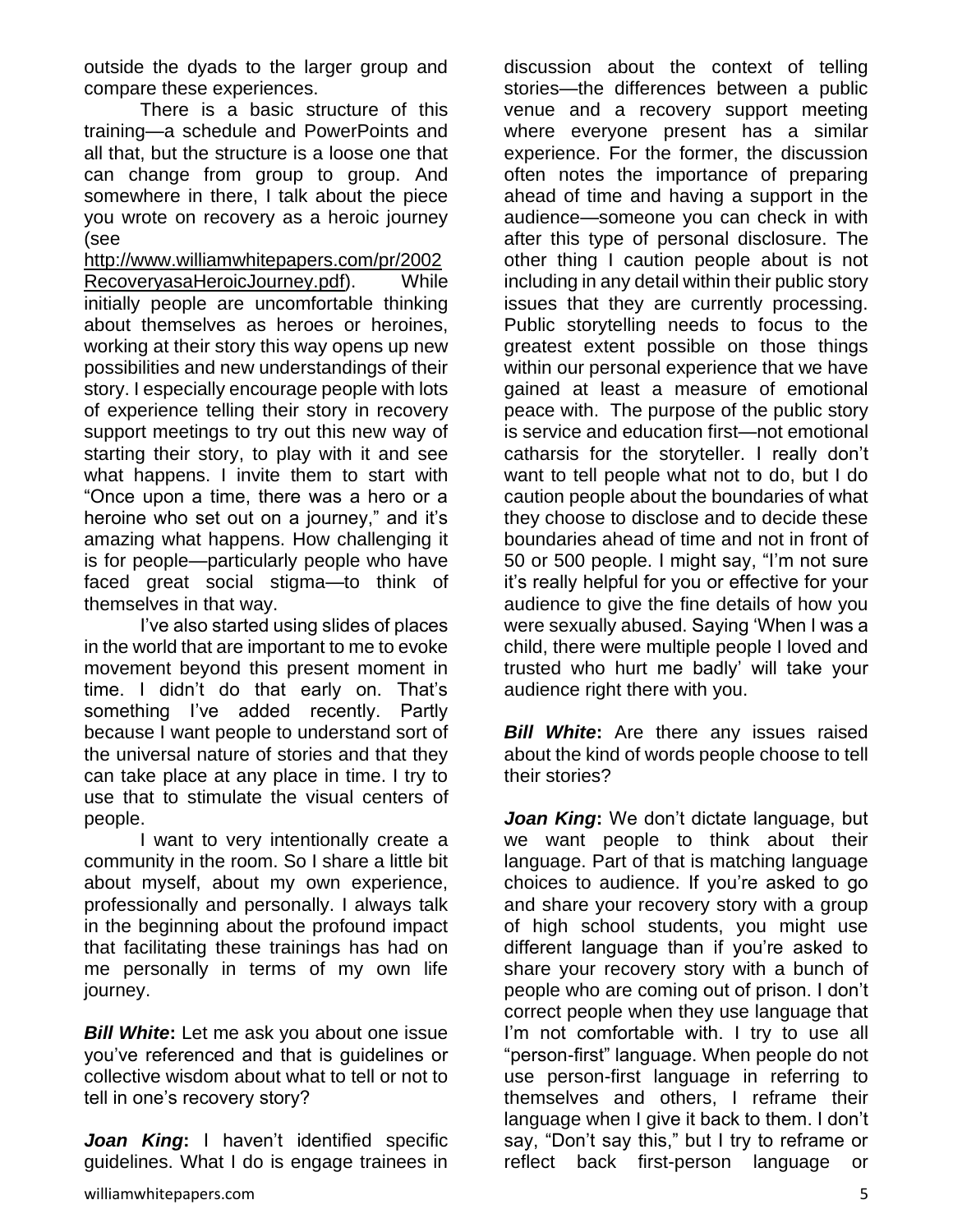language that may be more generally suited for a recovery-focused speaking engagement. I try to be really sensitive about people from multiple cultures, multiple backgrounds, all in the room at the same time.

*Bill White***:** I was thinking of organizations like Faces and Voices of Recovery that really try to heighten people's sensitivity around some of the stigmatized language that has crept into our stories and alternative language that can be used.

*Joan King***:** I really respect that work, and I often ask people in training to reflect on the language imbedded in their story. I view myself as sort of helping people catch hold of the energy around their story, the framework of their story, because most of the people I'm working with are new to that. Language can be refined over time, but people in our training first have to discover their authentic voice.

*Bill White***:** Could you describe the kind of responses from participants to this training?

*Joan King***:** I can tell you a story and then describe their responses. When I ask people to get with a partner, I ask them to choose someone that they don't know because I've learned over time that there's a richness in sharing a story with a stranger even though it may be more uncomfortable at first. One day when I did this, two women sitting on opposite sides of the room found each other. During the exercise, I was watching them and knew something really powerful was going on. After the sharing, one of these women raised her hand and said, "Twentyfive years ago, my son was murdered, and until today, I had never talked to another mother whose son was also murdered. Today, I found a new sister." That's the kind of dramatic experience that happens in the context of storytelling training. The most important part of this training is the impact of people on each other during the training.

I think much of the power from the training comes from participants finding out that they have a story, finding out that their

story has value in the eyes of others and the personal connections people make through the training. People are always exchanging phone numbers in the training. Over the last couple of years, we've had more young people in the training, and it's been really interesting to watch some people who've got long-term recovery sort of take a hold of the hand of this younger person and say, "You've got these incredible abilities; here's my phone number—call me. I'm willing to walk with you."

The other thing that happened with the Philadelphia training is that everyone left with a sense of their potential next step. Jazmin Banks has been indispensable to this effort. She is a natural connector and has developed an extensive resources list that lets people know about training and speaking opportunities. She also maintains an extensive email distribution list so that people can be kept up to date about all the emerging opportunities in Philadelphia. Her energy, vision, and enthusiasm for this networking task have been critical to the success of the training.

*Bill White***:** Joan, could you describe examples of such opportunities for the people who completed the training?

*Joan King***:** The first opportunity was participating on a panel in the Recovery Foundation's training. Another was the ongoing peer specialist training in Philadelphia. Over time, storytelling training became a prerequisite for participation in many of the other recovery transformation activities, e.g., the First Friday training events, activities sponsored by the recovery community center in Philadelphia. People walk out with a packet of names and contacts and websites and a calendar of upcoming events. Those who have participated in the training also get blast emails about volunteer opportunities, new training events, and job opportunities for people in recovery.

As we in the system really came to understand the power of storytelling, we developed a new initiative called Taking Recovery to the Streets. People who had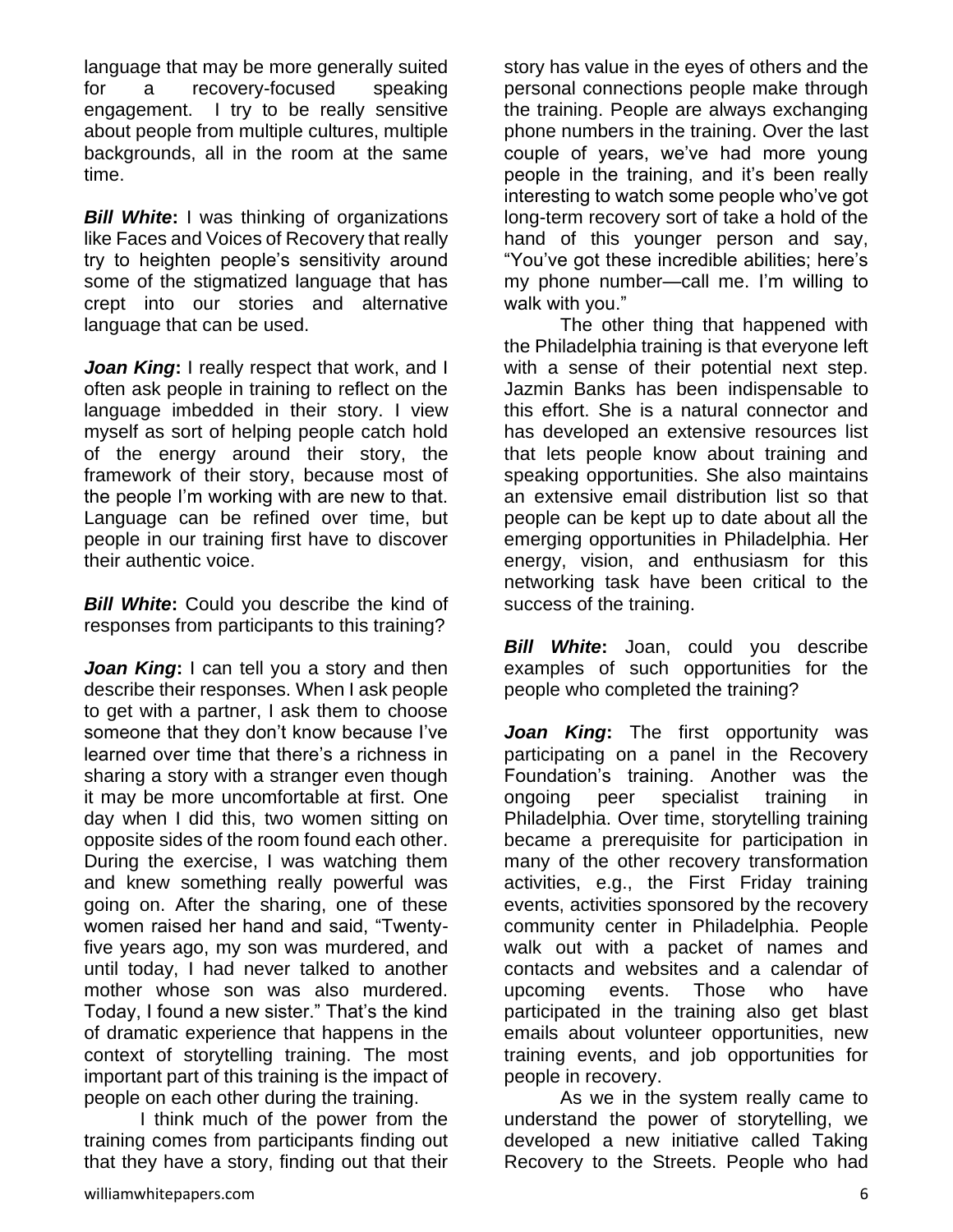participated in the storytelling training were put in teams and went out to different venues to share not only their personal stories but to talk about the overall transformation in Philadelphia. To date, they have presented in homeless shelters, emergency cafes, day programs, outpatient programs, and to community groups.

*Bill White***:** What lessons have you learned that you could convey to others who might be interested in doing storytelling training in other communities?

**Joan King:** One of the lessons we share is not to do this training without having next step opportunities created for the people who go through the training. Have some way that people who've been through the training can begin to plug in to provide vision, leadership, and energy to your sense of transformation efforts.

When I do this training in places outside of Philadelphia, I always ask the system leader who is inviting me to have somebody from their staff either participate in the whole training or at a minimum, come at the end of the day so that they make a face-to-face contact with the people at the training. This training uncovers marvelous potential resources in the community of people in recovery, and it is important that these resources and this energy don't get lost. I think that is the most critical thing and an incredibly low-cost way of activating the community of people in recovery.

Another really important thing is having someone at the training to facilitate the logistics and serve as a hostess. Warmly greeting people when they come in and making sure people can find the bathrooms may sound mundane, but these small details are very important to the comfort, safety, and sense of community we are trying to create within the training. It is very hard to do all of that as the lead trainer.

The larger context of this training is also important. It works best in a system that is committed to the value of the voices of people in recovery as equal partners in guiding the transformation of systems of

care and support. That was a special advantage we had in Philadelphia.

*Bill White:* My perception from outside is that the storytelling training in Philadelphia empowered a large number of recovering people to become leaders in the transformation process. Would you concur with that?

*Joan King***:** Absolutely. And we didn't know when we started out how important that training would be. We just did the next right thing, and the next right thing was empowering people who could tell their story. Now we have 6 or 8 trainers who do this training routinely in Philadelphia—all developed by training people who had been through the training to become trainers. That was kind of an organic process. I started out with one person who had gone through the training and mentored her as a trainer. Then we did a formal training of trainers to expand the trainer pool. It's not a model that lends itself to come in and spend one day and become a trainer. You really have to go through the experience a couple of times before getting trained as a trainer.

*Bill White***:** Joan, in closing, I want to read a quote that you recently sent me and have you respond to it. It's by Salman Rushdie and it says, "Those who do not have power over the story that dominates their lives, the power to re-tell it, re-think it, de-construct it, joke about it, and change it as times change, truly are powerless because they cannot think new thoughts." Why is that quote so special to you?

*Joan King***:** When I came across that quote, it was a true "aha!" moment. It helped me see clearly what it is that we're doing when we're helping people re-envision their story through the lens of recovery. It reminded me that what we are doing is helping people who have been demeaned and shunned recast their story as a heroic journey and to discover the courage, grace, compassion, and strength that already lies within them. No matter how many times they've had to pick themselves up off the ground, they've